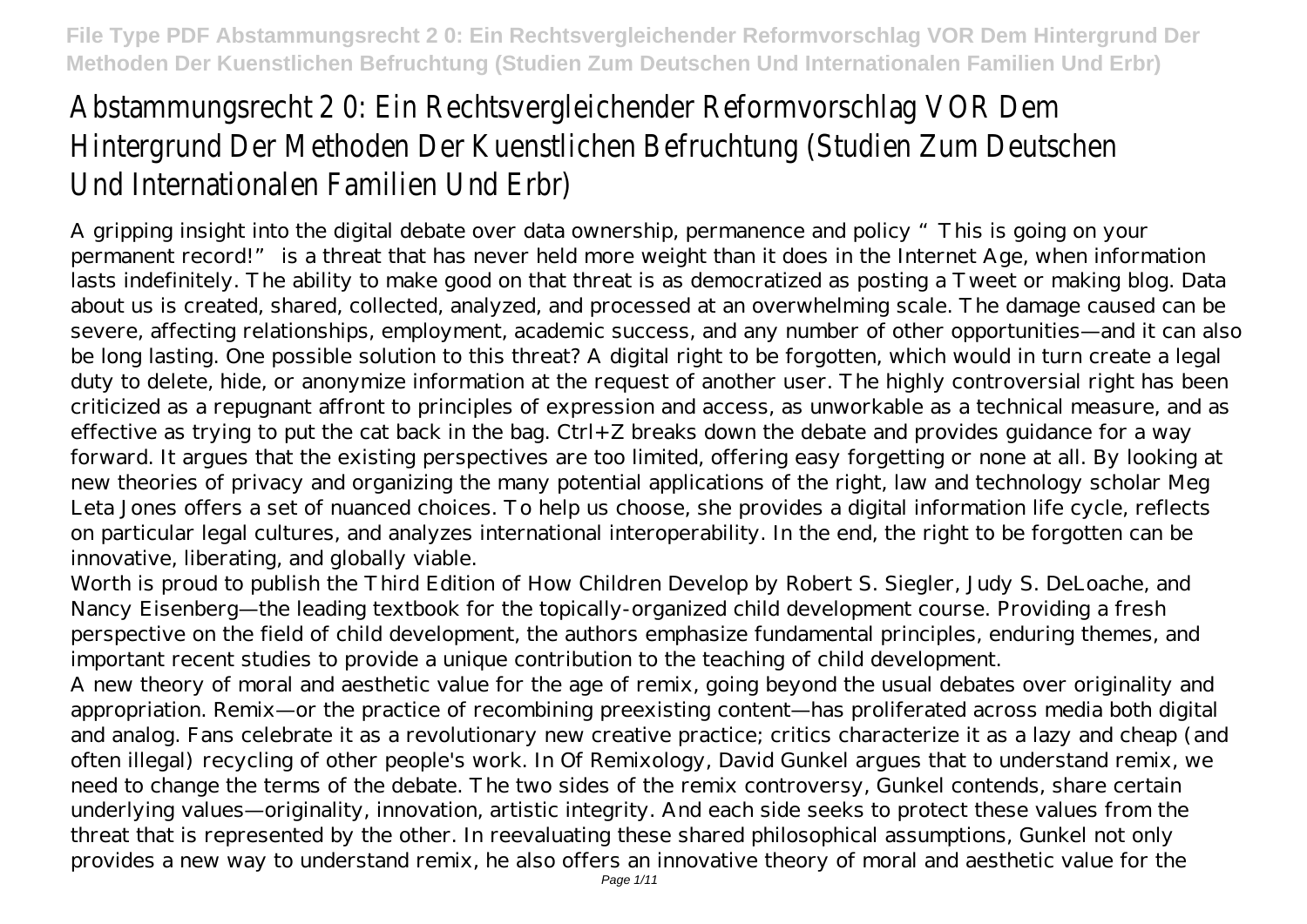twenty-first century. In a section called "Premix," Gunkel examines the terminology of remix (including "collage," " sample," "bootleg," and "mashup") and its material preconditions, the technology of recording. In "Remix," he takes on the distinction between original and copy; makes a case for repetition; and considers the question of authorship in a world of seemingly endless recompiled and repurposed content. Finally, in "Postmix," Gunkel outlines a new theory of moral and aesthetic value that can accommodate remix and its cultural significance, remixing—or reconfiguring and recombining—traditional philosophical approaches in the process.

Die Methoden medizinisch assistierter Reproduktion zur Behandlung ungewollter Kinderlosigkeit haben sich in den letzten Jahrzehnten rasant fortentwickelt und erfreuen sich einer immer größer werdenden Beliebtheit. Sehr häufig angewandt und vielfach diskutiert wird die sog. heterologe Insemination. Eine solche liegt vor, wenn ein Kind durch künstliche Befruchtung mittels Samenspende eines Dritten gezeugt wird. Sie führt dazu, dass der soziale und gegebenenfalls rechtliche Vater nicht identisch mit dem genetisch-biologischen Vater ist. Die Reproduktionsmedizin stellt die Rechtsordnung vor neue Herausforderungen und gibt Anlass dazu, das Familienrecht auf seine Aktualität hin zu überprüfen. Vor diesem Hintergrund arbeitet das Werk den für die heterologe Insemination geltenden Rechtsrahmen unter Einbeziehung allgemeiner Fragen moderner Reproduktionsmedizin umfassend heraus, hinterfragt kritisch und macht konkrete Vorschläge für Gesetzesreformen.

The Parsi Death Rituals Days of Transition

#### Of Remixology

The Slow Philosophy of J. M. Coetzee

The Economic Structure of Intellectual Property Law

This work focuses on a specific aspect of the enforcement of maritime claims, namely judicial sale creditors typically resort to in the event of an irreversible default situation. A substantial part of topic from a comparative perspective, the goal being to assess the similarities and differences of procedure between three specific jurisdictions: Belgium, the Netherlands, and England & Wales. In comparison is used to further analyse the impacts of these differences on the effectiveness and sale procedure in each jurisdiction and also forms the basis for assessing the feasibility of harmor procedures and fostering their acceptance. Considering the international character typical of judic conflict-of-law questions are very likely to arise during these procedures. Accordingly, the compar appropriate, is viewed against a private international law background.

Unter welchen Voraussetzungen die Zuordnung rechtlicher Elternschaft erfolgt, ist die zentrale Frage, mit die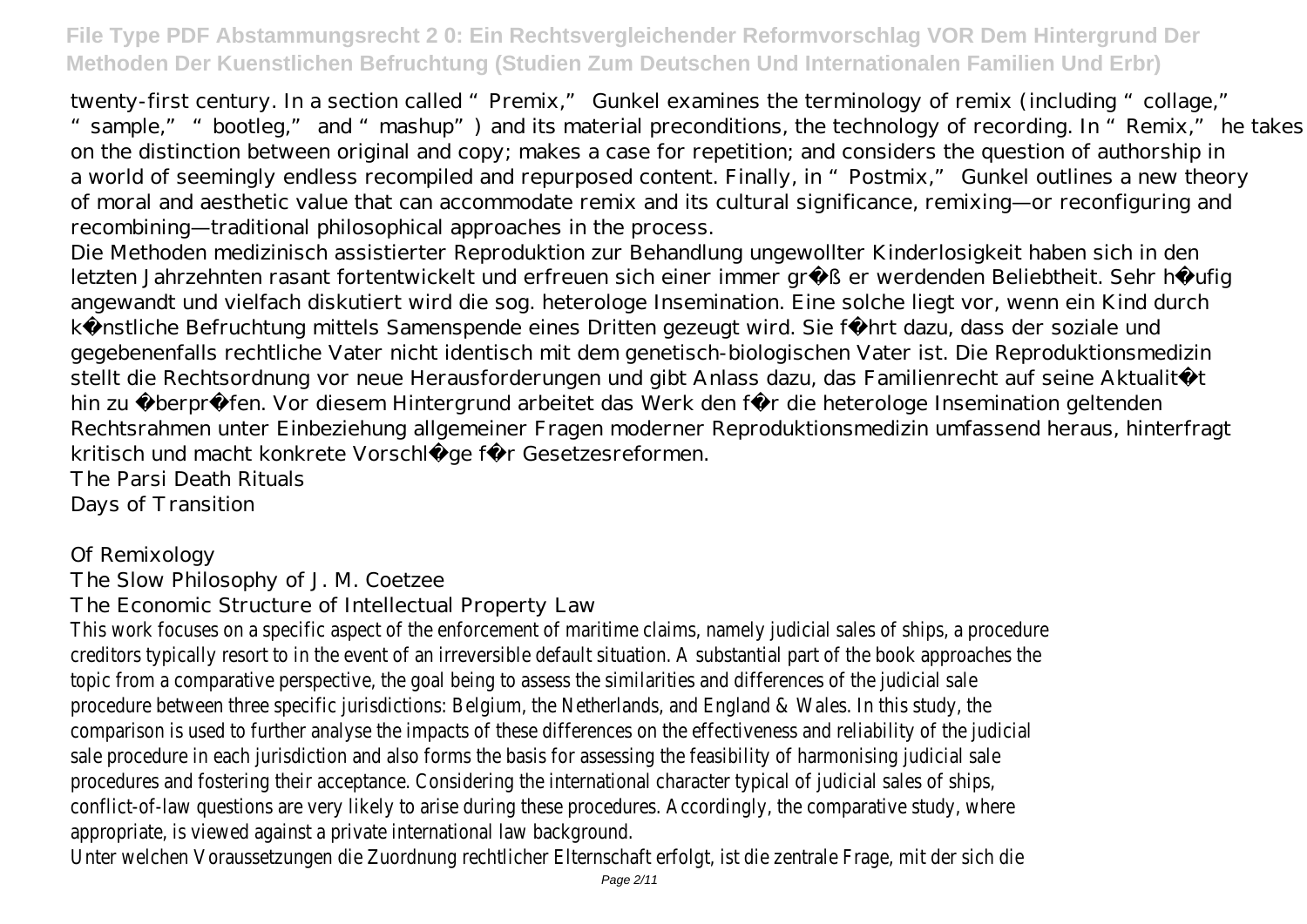Regelungen des Abstammungsrechts beschäftigen. Diese Zuordnung folgt Prinzipen, die in der Wah Anknüpfungspunkte zum Ausdruck kommen. Abstammung im Rechtssinne kann biologisch, genetisch intentional bestimmt werden; als weitere Gesichtspunkte können Stabilität und Transparenz eine R Status der Elternbeziehung, Gleichbehandlung von Mutter- und Vaterstellung und schließlich das Ki Prinzipien, also die Leitgedanken bei der Zuordnung rechtlicher Elternschaft, haben sich seit dem In verändert. Die Autorin zeichnet die Entwicklung der Abstammungsprinzipien zwischen dem Inkraftt der heute geltenden Abstammungsregelungen nach. Dabei werden im Rahmen einer historischen Ar Wandlungen des Abstammungsrechts und die zu Grunde liegenden inner- und außerrechtlichen Entw dargestellt. Ferner wird untersucht, welche Entwicklungskräfte sich für die jeweils prägenden Leit Abstammungszuordnung verantwortlich zeigen.

This book is about the protection from disinheritance. Regardless of what a person's will might say usually have a claim to some of the deceased's property. The book explores this issue in a sample as well as in the USA, Canada, Latin America, China, South Africa, Australia, and New Zealand. Abstammungsrecht 2. 0Peter Lang Gmbh, Internationaler Verlag Der Wissenschaften Karlsruher juristische Bibliographie

European Private Law:Sources

Neuerwerbungen der Bibliothek

Dialogues Across Disciplines

Commentary on the UN Convention on the International Sale of Goods (CISG) Gesamtverzeichnis des deutschsprachigen Schrifttums (GV), 1911-1965

*'A unique and innovative approach to family issues in psychiatric disorders. The authors tackle a broad range of complex issues that are rarely covered in the depth or with the expertise that this volume brings. This book is a major contribution to the field and provides the kind of international perspective that enhances our understanding of the complex dimensions of psychiatric disorders from a multigenerational and cross-cultural perspective.' From a review of the first edition by Carol Nadelson, Professor of Psychiatry, Harvard Medical School. It is indisputable that mental illness in a parent has serious and often adverse effects on the child, something which is surprisingly unreflected in clinical service provision. In this completely rewritten second edition, an international, multidisciplinary team of professionals review the most up-to-date treatment interventions from a practical, clinical point of view. It is essential reading for all professionals dealing with adult mental illness and child-care.*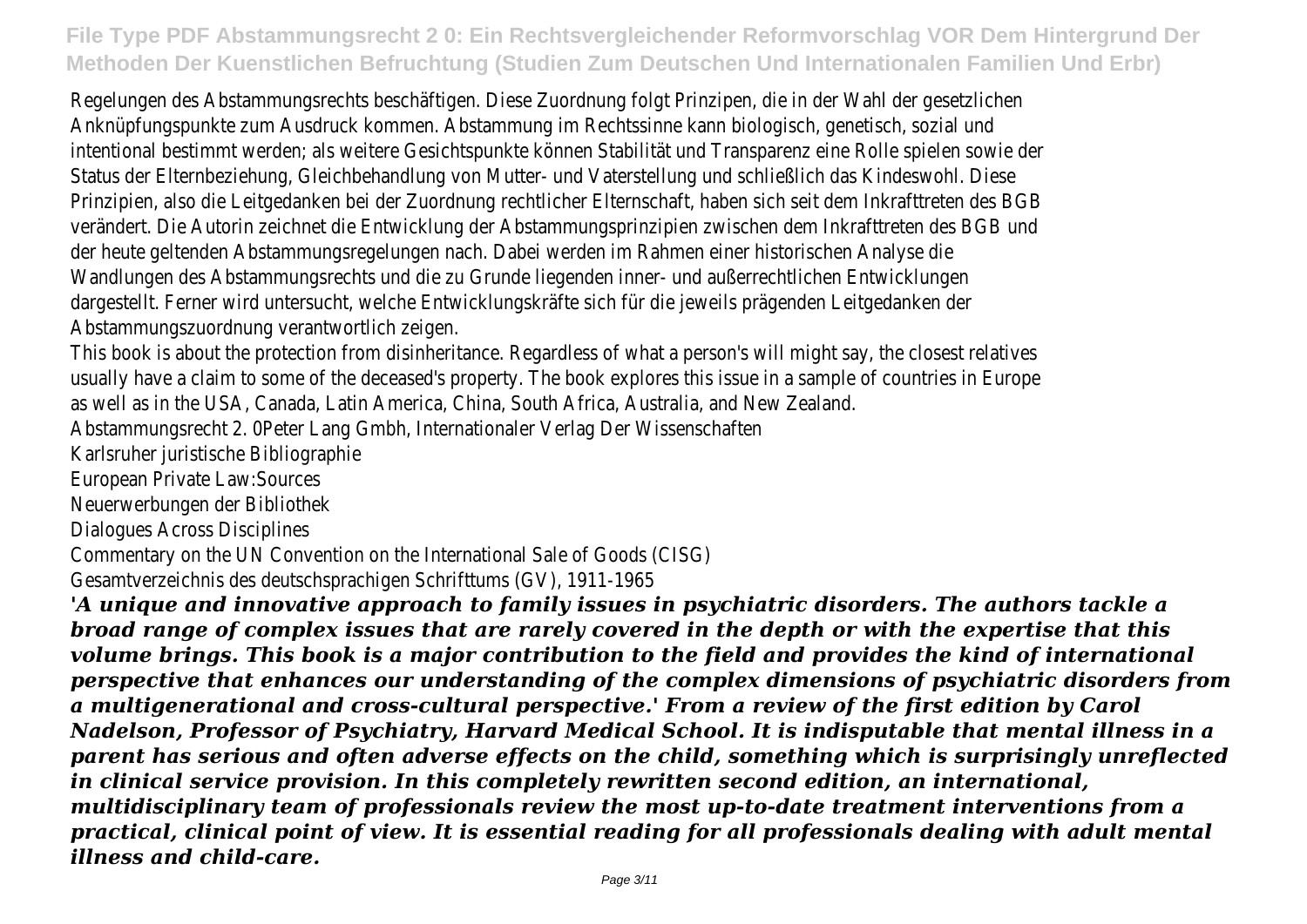*Collective labour law is, for the most part, national law. It is often the result of social struggle and political compromise occurring in the national context. Unlike other fields of private law, it has not been the object of legal harmonisation, at either international or European levels. However, as national frontiers progressively open up for goods and services, collective labour law has become increasingly exposed to international and supranational law.This book contains the papers presented at an international conference held at the Max Planck Institute for Comparative and International Private Law in 2014. The authors look, from a comparative perspective, at current developments in the fields of collective bargaining and employee participation in several European countries and in China. They analyse the extent to which differences between the national legal systems still prevail and whether common features are about to emerge. With contributions byChen Su, Örjan Edström, Matteo Fornasier, Robbert H. van het Kaar, Li Jianfei, Ulla Liukkunen, Louise Merrett, Etienne Pataut, Achim Seifert, Bernd Waas, Xie Zengyi, Zhang Hui*

*Im Buch wird das deutsche Abstammungsrecht hinsichtlich der modernen Fortpflanzungsmedizin auf den Prufstand gestellt. Da der deutsche Gesetzgeber hier sehr restriktive Regelungen getroffen hat, wird von vielen Paaren mit Kinderwunsch haufig der Weg ins Ausland angetreten. Dies fuhrt dazu, dass in Deutschland vermehrt Kinder leben, die durch (hier) verbotene Befruchtungsmethoden gezeugt worden sind. Das deutsche Abstammungsrecht bietet fur diese Falle jedoch keine interessengerechten Regelungen. Der Autor ermittelt den diesbezuglichen Reformbedarf und entwickelt umfassende Vorschlage zur gesetzlichen Neuregelung. Das betrifft sowohl die statusrelevante Zuordnung des Kindes, die statusunabhangige Abstammungsfeststellung als auch Auskunftsrechte."*

*Meaningful discussion about intercountry adoption (the adoption of a child from one country by a family from another country) necessitates an understanding of a complex range of issues. These issues intersect at multiple levels and processes, span geographic and political boundaries, and emerge from radically different cultural beliefs and systems. The result is a myriad of benefits and costs that are both global and deeply personal in scope. This edited volume introduces this complexity an ...*

*New Orientations in the Study of Culture Übungen in Internationalem Privatrecht und Rechtsvergleichung The dynamics of Middle Eastern family law The Intercountry Adoption Debate*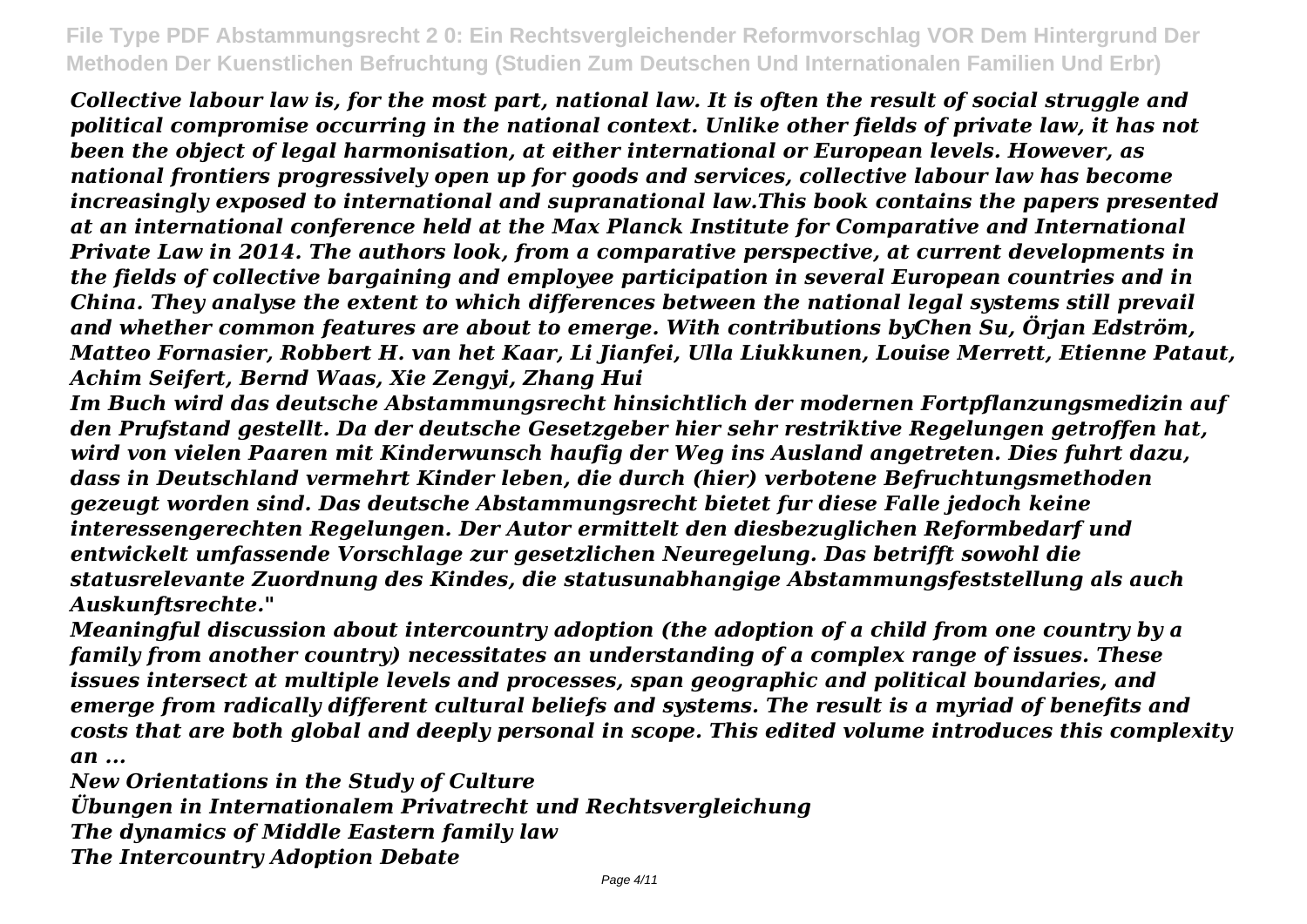### *Legislators, Judges, and Professors Dermatologische Monatsschrift*

*The third edition of European Human Rights Law: Text and Materials has been substantially expanded to provide a complete review of the wide range of rights the Convention protects, with new chapters on the right to life, property, discrimination, religious freedom, and education. The book introduces both the process and the substance of this increasingly important area of European law. A broad selection of extracts from essential cases and materials is accompanied by stimulating commentary that guides the reader through the legal rules and court system that have evolved in Strasbourg, how the court works, and how European human rights law is enforced both at the national and international level. European human rights law is also placed into a useful comparative framework alongside human rights cases decided by courts in the United States, Canada, and elsewhere. This third edition has been extensively updated to cover the major developments of recent years, including the reform of the European Court of Human Rights and the expansion of the system to central and eastern Europe.*

*In the first book to offer a comprehensive analysis of family law in the European Union, McGlynn argues that a traditional concept of 'family' which has many adverse effects - on individuals, on families (in all their diverse forms), and indeed on the economic ambitions of the EU is forming the basis for the little-recognised and under-researched field of EU family law. This book examines three different aspects of family life - childhood, parenthood and partnerships - and critically analyses existing EU law in relation to each. It examines the emerging field of EU family law, providing a highly sceptical account of recent developments and a robust challenge to the arguments in favour of the codification of European civil law, including family law.*

*Several Member States of the European Union have concluded treaties and conventions with Third States dealing with questions of succession law in cross-border matters. Some of these treaties originate from the beginning of the 20th century and are outdated. The European legislator however cannot supersede these treaties and conventions unilaterally with its regulations, in fact they enjoy priority over the European Succession Regulation. The harmonising effect of European private international law is hence endangered, the more so, as these treaties and conventions often cover large groups of third state nationals in the respective Member State.00This book analyses the background, scope and practical impact of bilateral treaties and multilateral conventions concluded by selected Member States of the European Union with Third States, both from the European and the Third State perspective. It evaluates the impact of these treaties and conventions on the functioning of the European Succession Regulation and the possibilities to facilitate the interplay between these instruments and European private international law.*

*Die rechtliche Eltern-Kind-Zuordnung befindet sich aktuell im Umbruch und erlangt immer mehr Dimensionen: Der medizinische Fortschritt, die Liberalisierung bestimmter gesellschaftlicher Werte und die stärkere internationale Vernetzung haben zur Folge, dass das Recht neue Familienformen abbilden muss. In einem deutsch-französischen Rechtsvergleich werden die unterschiedlichen Ansätze bei der Lösung dieser Problemstellungen untersucht. Anders als dem ersten Anschein*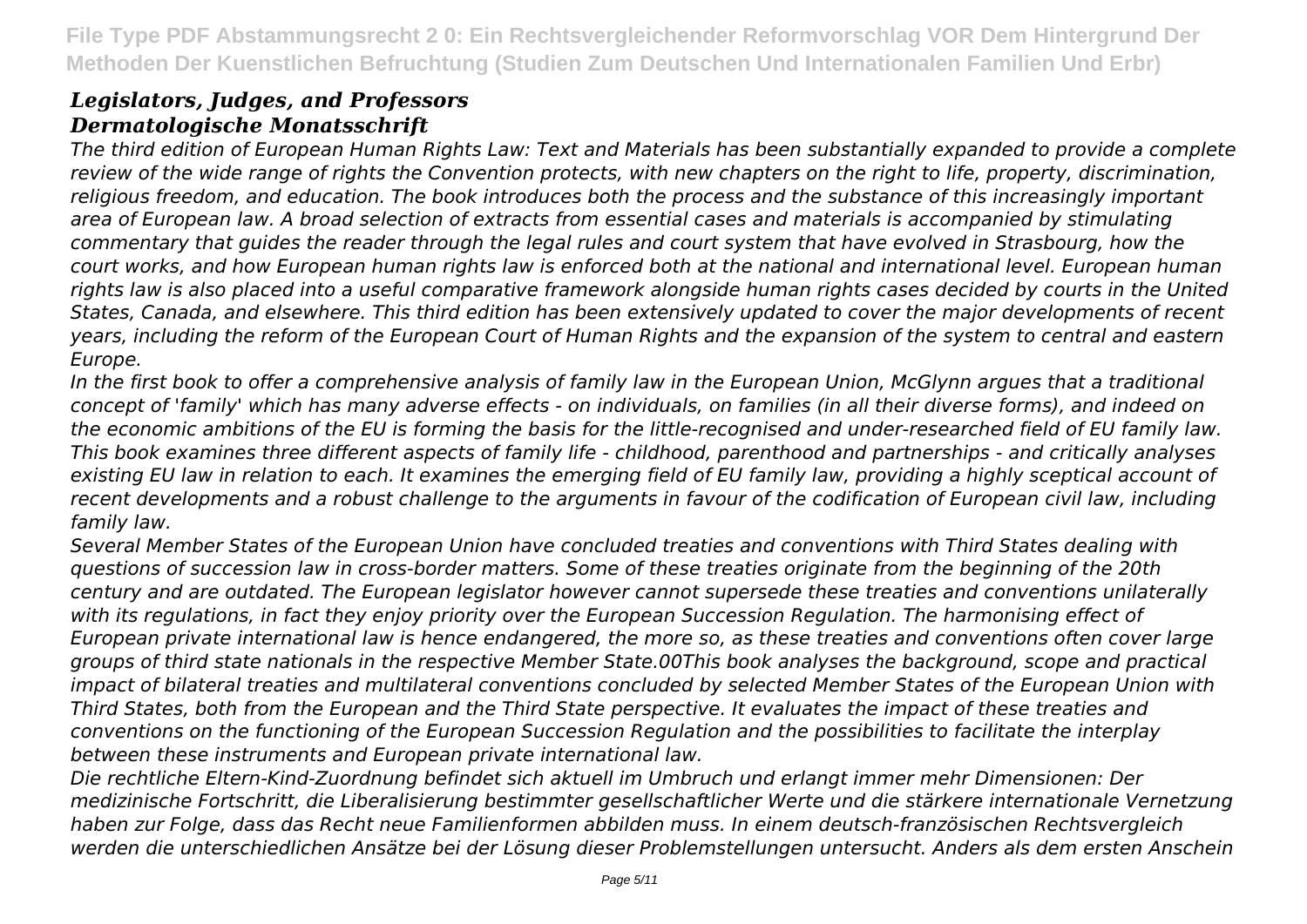*nach liegen die konzeptuellen Unterschiede nicht in einer anderen Gewichtung des Kriteriums der genetischen Verbindung und des Kriteriums der privatautonomen Elternschaft. Stattdessen sind die normativen Regelungen Spiegel eines grundlegend anderen gesellschaftlichen Verständnisses von Familie, Elternstellung und Kindsein.*

*Deutsche Nationalbibliographie und Bibliographie der im Ausland erschienenen deutschsprachigen Veröffentlichungen Parental Psychiatric Disorder*

*Commentaries on European Contract Laws*

*Die Prinzipien des deutschen Abstammungsrechts*

*European Private International Law and Member State Treaties with Third States*

*Distressed Parents and their Families*

As lawyers we are normally interested in various substantive areas of law; and as comparative lawyers we differences and similarities between national legal systems. But from time to time we should also reflect questions of legal methodology -- both for the sake of understanding better what we do as lawyers imme attempting to assess and comprehend how foreign legal systems work. The nine essays in this volume are focus on Japan, Turkey and Russia), judicial decision-making today (with a focus on England and Wales, Sw scholarship today (with a focus on the United States, France and South Africa); and they thus revolve aro legislators, judges and professors. With contributions by: Aditi Bagchi, Basak Baysal, Jean-Sebastien Borghe Nishitani, Agustin Parise, Helen Scott, Andrey M. Shirvindt

Eine wachsende Zahl auslandischer Rechtsordnungen ermoglicht die gleichgeschlechtliche Elternschaft durch Geburtsmutter oder in Leihmutterschaftskonstellationen. Fur den deutschen Rechtsanwender stellt sich die begrundete Abstammungszuordnung auch im Rahmen der deutschen Rechtsordnung Wirkung entfaltet. Aus Darstellung und Einordnung auslandischer Abstammungsregelungen zugunsten gleichgeschlechtlicher Eltern kollisionsrechtliche Fragen im deutschen Abstammungsrecht. Dabei berucksichtigt er verfassungsrechtliche dessen wird die aktuelle Rechtsprechung im Bereich des internationalen Abstammungsrechts dargestellt un This book takes a fresh look at the most dynamic area of American law today, comprising the fields of copyright, rights, and misappropriation. Topics range from copyright in private letters to defensive patenting of busine to the banking of trademarks, from the impact of the court of patent appeals to the management of Micle intellectual property law, the challenge of digitization, the many statutes and judge-made doctrines, and the examined. The treatment is both positive (oriented toward understanding the law as it is) and normative ( analyses have tended to overlook the paradox that expanding intellectual property rights can effectively re raising the creators' input costs. Those analyses have also failed to integrate the fields of intellectual prop intellectual property law with the law of physical property, overlooking the many economic and legal-docti fundamental economic rationality of intellectual property law, but is sympathetic to critics who believe th gone too far in the creation and protection of intellectual property rights. Table of Contents: Introduction Think about Copyright 3. A Formal Model of Copyright 4. Basic Copyright Doctrines 5. Copyright in Unpublities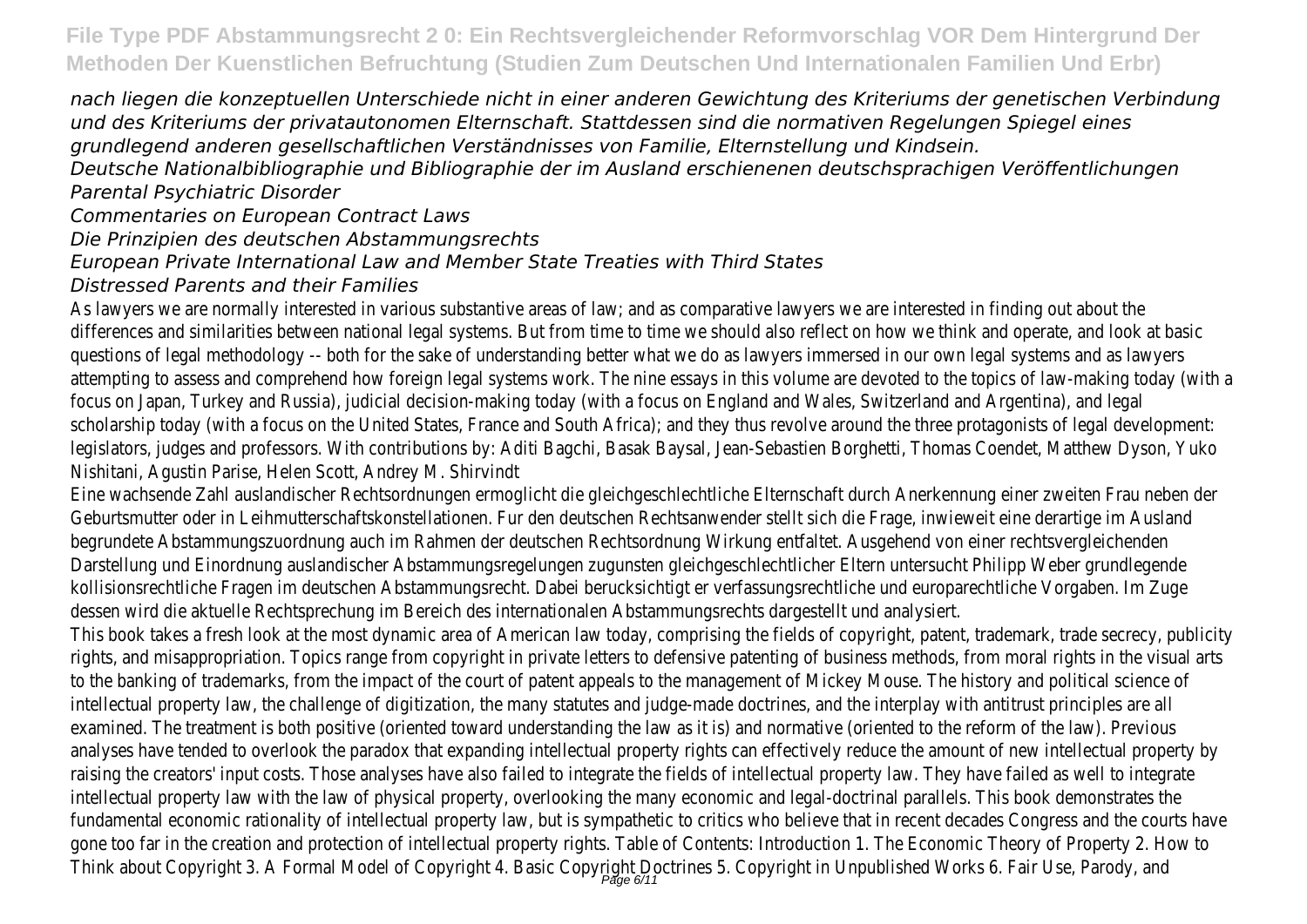Burlesque 7. The Economics of Trademark Law 8. The Optimal Duration of Copyrights and Trademarks 9. The Moral Rights and the Visual Artists Rights Act 11. The Economics of Patent Law 12. The Patent Court: A Statistical E Trade Secrecy Law 14. Antitrust and Intellectual Property 15. The Political Economy of Intellectual Propert Reviews of this book: Chicago law professor William Landes and his polymath colleague Richard Posner have Economic Structure of Intellectual Property Law] is a broad-ranging analysis of how intellectual property showle from Plutarch, Microsoft's incentives to hide the source code for Windows, and Andy Warhol's right to co as is the question of the status of the all-bran cereal called 'All-Bran.' --Nicholas Thompson, New York Sun widely respected in the intersection of law and economics, investigate the right mix of protection and use provides a broad and coherent approach to the economics and law of IP. The economics is important, under Intellectual property is the most important public policy issue that most policymakers don't yet get. It is  $\mu$ increasingly wide range of social and economic life. In this extraordinary work, two of America's leading sc the pretensions of intellectual property law against the rationality of economics. Their conclusions will sure increasingly contentious debate. Their analysis will help move the debate beyond the simplistic ideas that re Stanford Law School, author of The Future of Ideas: The Fate of the Commons in a Connected World An ir that Einstein, pondering a blackboard covered with sophisticated calculations, came to the life-defining dis role of that mythological Einstein, reveal at every turn how perceptions of economic efficiency pervade leg book. Every page reveals fresh, provocative, and surprising insights into the forces that shape law. --Pierre Circuit The most important book ever written on intellectual property. --William Patry, former copyright consel Judiciary Committee Given the immense and growing importance of intellectual property to modern econor devoured, by readers who want to understand how the legal system affects the development, protection, property. The book is the first to view the whole landscape of the law of intellectual property from a fun the principles and doctrines of patent law, copyright law, trade secret law, and trademark law is unique in rewarding. --Steven Shavell, Harvard Law School, author of Foundations of Economic Analysis of Law In The Slow Philosophy of J.M. Coetzee Jan Wilm analyses Coetzee's singular aesthetic style which, he argues, slowly. The effected 'slow reading' is developed into a method specifically geared to analyzing Coetzee's singular o productively decelerate the reading process only to dynamize the reader's reflexion in a way that may be t material, this is the first study of its kind to explore Coetzee's writing process as already slow; as a progi forth his uniquely dense and crystalline style. Through the incorporation of material from drafts and noteb exploration of the writer's stylistic choices with a rigorous analysis of the reader's responses. The book in lesser known work, including Disgrace, Waiting for the Barbarians, Elizabeth Costello, Life and Times of Mid  $Ctrl + Z$ 

Monographien und Periodika -- Fünfjahresverzeichnis. Reihe E Gleichgeschlechtliche Elternschaft im Internationalen Privatrecht Comparative Succession Law Page 7/11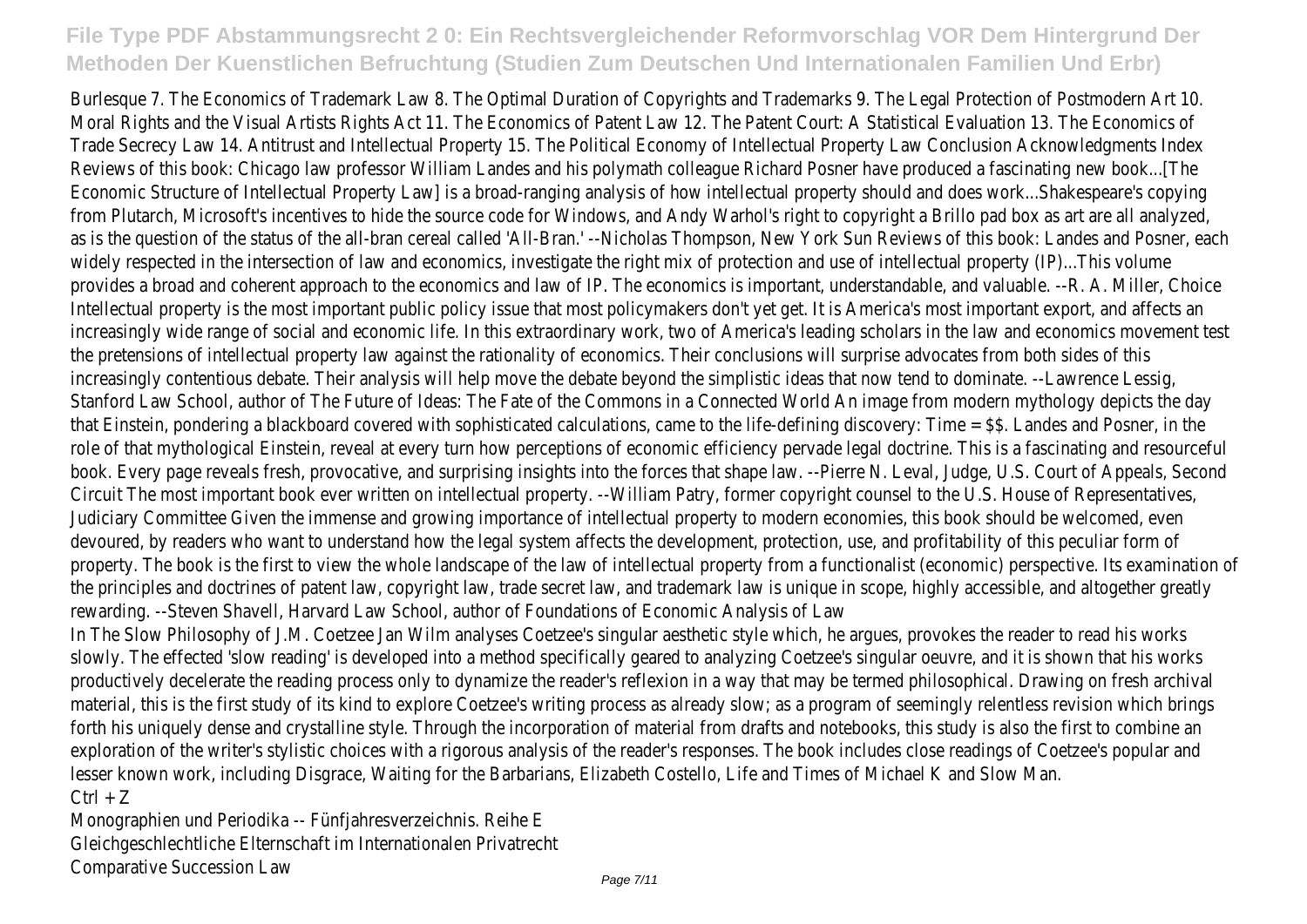#### Judicial Sales of Ships

Die Selbstbestimmung bei der rechtlichen Eltern-Kind-Zuordnung im deutsch-französischen Vergleich Supplements accompany some issues.

This volume identifies and elaborates on the significance and functions of the various actor development of family law in the Middle East. Besides the importance of family law regulat individual, family law has become the battleground of political and social contestation. Divid the collection presents a general overview and analysis of the development of family law in provides insights into the broader context of family law reform, before offering examples on realised by codification drawn from a selection of Gulf states, Iran, and Egypt. It then goes thorough analysis of the role of the judiciary in the process of lawmaking, before discussing themselves may have shaped and do shape the law. Including contributions from leading au Eastern law, this timely volume brings together many isolated aspects of legal development comprehensive picture on this topical subject. It will be of interest to scholars and academ religion.

Uwe Kischel's comprehensive treatise on comparative law offers a critical introduction to to comparative legal scholarship. The first part of the book is dedicated to general aspects of controversial question of methods, in particular, is addressed by explaining and discussing different approaches, and by developing a contextual approach that seeks to engage with real-world practical perspective on contemporary comparative legal scholarship. The second part of the detailed treatment of the major legal contexts across the globe, including common law, civil on Germany and France, and extended to Eastern Europe, Scandinavia, and Latin America, an African context (with an emphasis on customary law), different contexts in Asia, Islamic law countries (plus a brief treatment of Jewish law and canon law), and transnational contexts law, European Union law, and lex mercatoria). The book offers a coherent treatment of global aims not only to describe their varying norms and legal institutions but to propose a bette understand how the overall context of legal systems influences legal thinking and legal practice. This book provides a comprehensive overview of cultural turns - groundbreaking theoretical the study of culture, the humanities and the social sciences. It features chapters on the in performative, reflexive, postcolonial, translational, spatial and iconic turns while introducing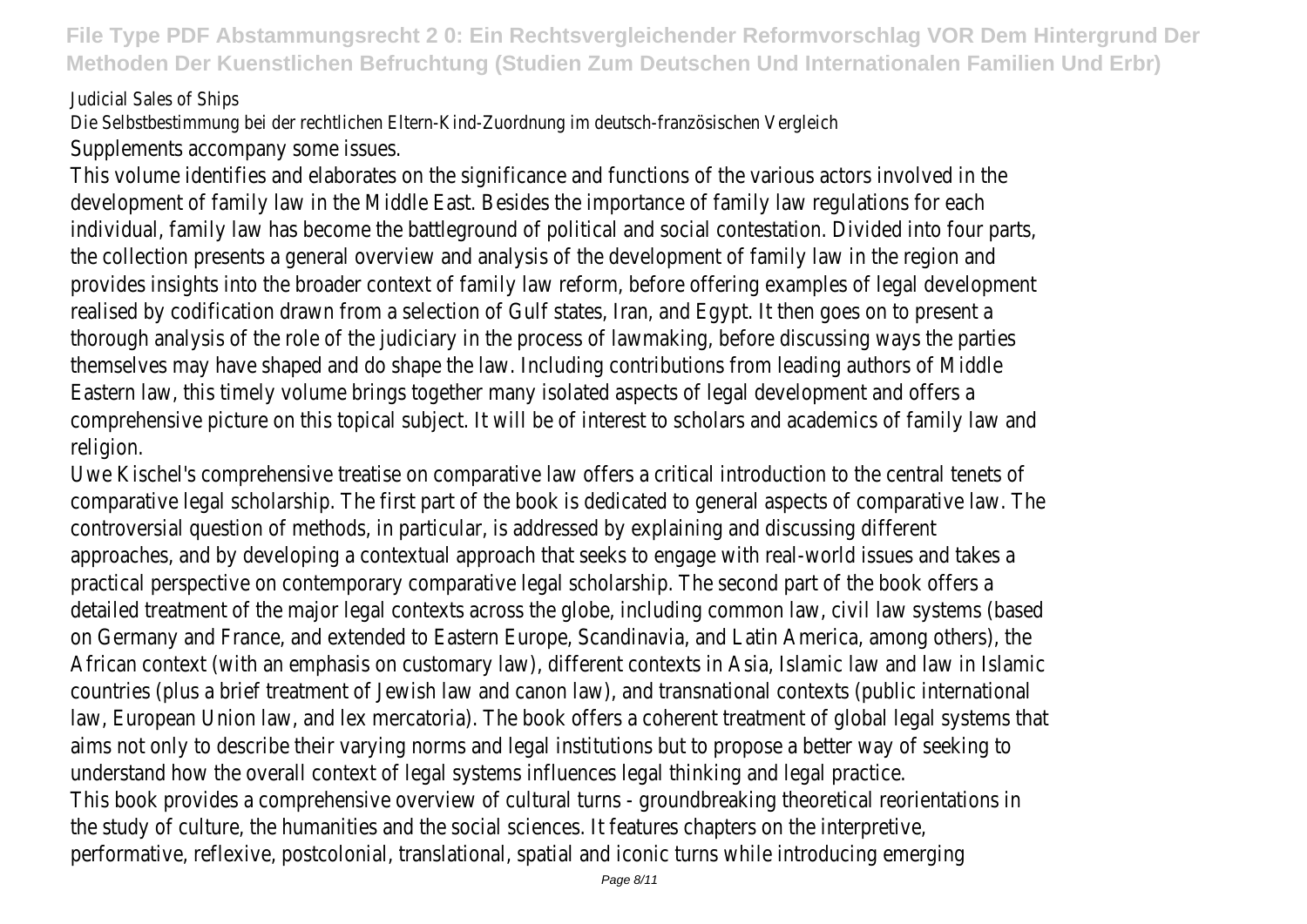developments. This translation of a revised German classic is the first synthesis of cultural speaking world.

Employee Participation and Collective Bargaining in Europe and China

Text and Materials

Kinship in Europe

Volume III: Mandatory Family Protection

Bundesgesetz vom 18. Dezember 1998 über die medizinisch unterstützte Fortpflanzung The Case of the European Succession Regulation

Provides an expert view of research on parenting and child development in new family forms.

Die bahnbrechenden Fortschritte der Fortpflanzungsmedizin und Gentechnologie stellen Gesellschaft, Politik und Recht seit gut vier Jahrzehnten vor grosse Herausforderungen. Der schweizerische Gesetzgeber hat jüngst mittels Teilrevision des Fortpflanzungsmedizingesetzes auf die Entwicklungen im Bereich der genetischen Untersuchung von Embryonen in vitro (Präimplantationsdiagnostik) reagiert. Mit diesem Handkommentar liegt erstmals eine Gesamtdarstellung des schweizerischen Fortpflanzungsmedizinrechts vor. Neben dem Gesetz erfasst die Kommentierung auch die Verfassungsbestimmung über die Fortpflanzungsmedizin und Gentechnologie im Humanbereich sowie das massgebende Verordnungsrecht und nimmt Bezug auf internationale Regulierungen. Die Kommentierung enthält zudem allgemeine Darstellungen der medizinischen und genetischen Grundlagen, der soziologischen Hintergründe, der Quellen und Entwicklungsgeschichte sowie der krankenversicherungsrechtlichen Bezüge des Fortpflanzungsmedizinrechts.

Harold Berman's masterwork narrates the interaction of evolution and revolution in the development of Western law. This new volume explores two successive transformations of the Western legal tradition under the impact of the sixteenth-century German Reformation and the seventeenth-century English Revolution, with particular emphasis on Lutheran and Calvinist influences. Berman examines the farreaching consequences of these apocalyptic political and social upheavals on the systems of legal philosophy, legal science, criminal law, civil and economic law, and social law in Germany and England and throughout Europe as a whole. Berman challenges both conventional approaches to legal history, which have neglected the religious foundations of Western legal systems, and standard social theory, which has paid insufficient attention to the communitarian dimensions of early modern economic law, including corporation law and social welfare. Clearly written and cogently argued, this long-awaited, magisterial work is a major contribution to an understanding of the relationship of law to Western belief systems. The Academy is an institution for the study and teaching of public and private international law and related subjects. Its purpose is to encourage a thorough and impartial examination of the problems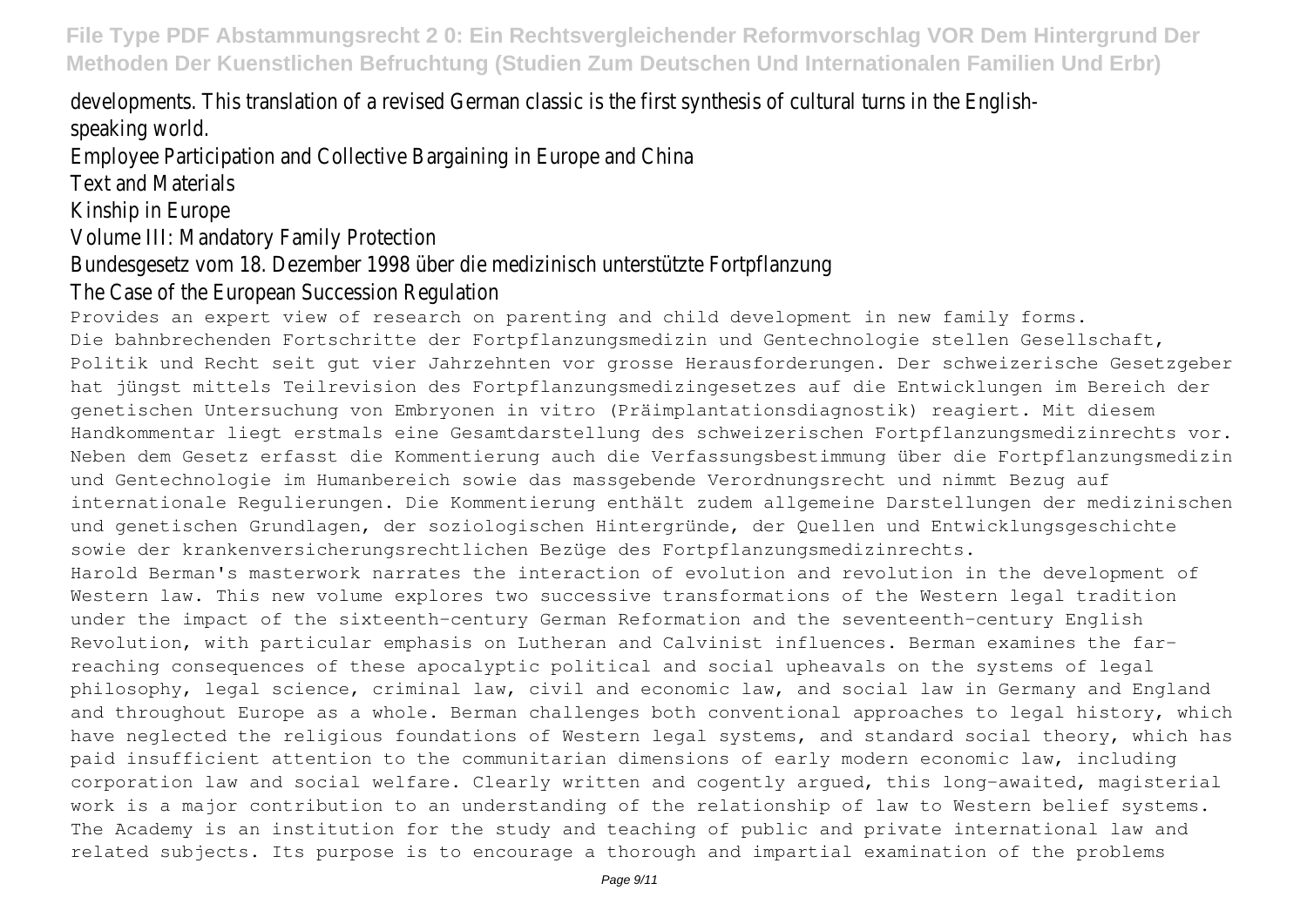arising from international relations in the field of law. The courses deal with the theoretical and practical aspects of the subject, including legislation and case law. All courses at the Academy are, in principle, published in the language in which they were delivered in the Collected Courses of the Hague Academy of International Law. This volume contains: Le cinquantième anniversaire de la Cour internationale de Justice, communication de S. Exc. M. BEDJAOUI, président de la Cour internationale de Justice, La Haye Droit international et souveraineté des Etats. Cours général de droit international public, par J.-A. CARRILLO-SALCEDO, professeur à l'Université de Séville Facultative Choice of Law: The Procedural Status of Choice-of-Law Rules and Foreign Law by Th.M. DE BOER, Professor at the University of Amsterdam. "

Zentralblatt fur Chirurgie How Children Develop Law and Revolution, II Families and the European Union Fortpflanzungsmedizingesetz (FMedG) European Human Rights Law

This volume contains detailed information concerning the law on parental responsibilities in twenty-two European jurisdictions. The expert members of the CEFL have drafted national reports on the basis of a detailed questionnaire. These national reports, together with the relevant legal provisions, are available on CEFL's web site (www.law.uu.nl/priv/cefl). This book integrates all the given answers in order to provide an overview and a straightforward simultaneous comparison of the different solutions chosen within the national systems. On the basis of this reliable and comprehensive comparative material the CEFL will be able to draft Principles of European Family Law regarding Parental Responsibilities.

Since the publication of Philippe Ariès's book, Centuries of Childhood, in the early 1960s, there has been great interest among historians in the history of the family and the household. A central aspect of the debate relates the story of the family to implicit notions of modernization, with the rise of the nuclear family in the West as part of its economic and political success. During the past decade, however, that synthesis has begun to break down. Historians have begun to examine kinship - the way individual families are connected to each other through marriage and descent - finding that during the most dynamic period in European industrial development, class formation, and state reorganization, Europe became a "kinship hot" society. The essays in this volume explore two major transitions in kinship patterns at the end of the Middle Ages and at the end of the eighteenth century - in an effort to reset the agenda in family history.